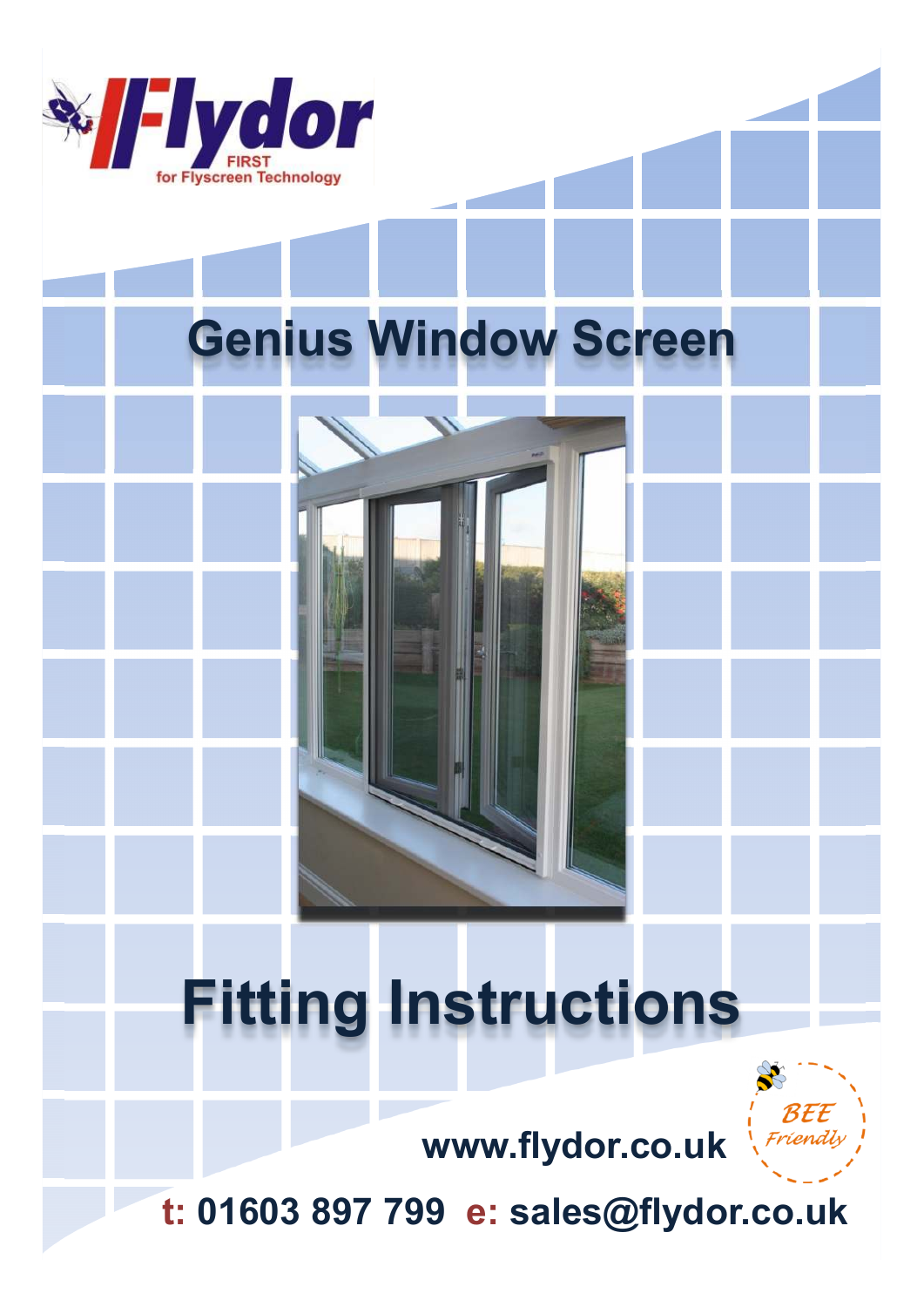### Genius Window Screens *(All MGV- models)*

**Step 1** Before proceeding, decide which of fitting options you wish to use and prepare the side guides prior to assembling the unit.



**FACE FITTING** Option A Drill directly through the guide using a 3mm bit. 15mm in from the outer edge. Open the front facing hole to 7mm and use the cover caps provided for a neat finish. *(Tip) Use a small screw (3.5x 16) to affix to frame.*

**RECESS FITTING** Option B Drill 3.5 mm holes through the sides of guides, for directly fixing into the recess. Typically two or three depending on height.

*(Tip) Use the special tool 8460.0 to allow the fluffy pile to be safely moved when fitting.*

#### **Step 2** Fitting the Concealed Catches to the side guides.





**OPTIONAL INTERMEDIATE STOPS.** If using the optional intermediate stops, slide into the guide ensuring the " wedge " is to the (grooved) front of the side guide Leave loose, adjust to desired height once the screen has been installed.

*(Tip) Gently does it! Avoid overtightening the grub screws when adjusting. This can cause damage to the side guide and failure to work properly*







To avoid the fluffy pile being pulled back into the cassette during use. Trim about 6mm off the length of the pile. Simply crimp the channel top and bottom with a flat headed screwdriver and hammer. *(Tip) Gently does it! Avoid bending the guide out of shape by hitting too hard.*

Slide the catches (marked L or R) into the appropriate guide as shown. Ensure the hook is to the front *(guides are shown with no pile for illustration purposes)*

#### **Step 3** Preparing the Cassette prior to assembling the unit.



**FACE FITTING** Slide the face fitting **L** into the groove on the top of the cassette .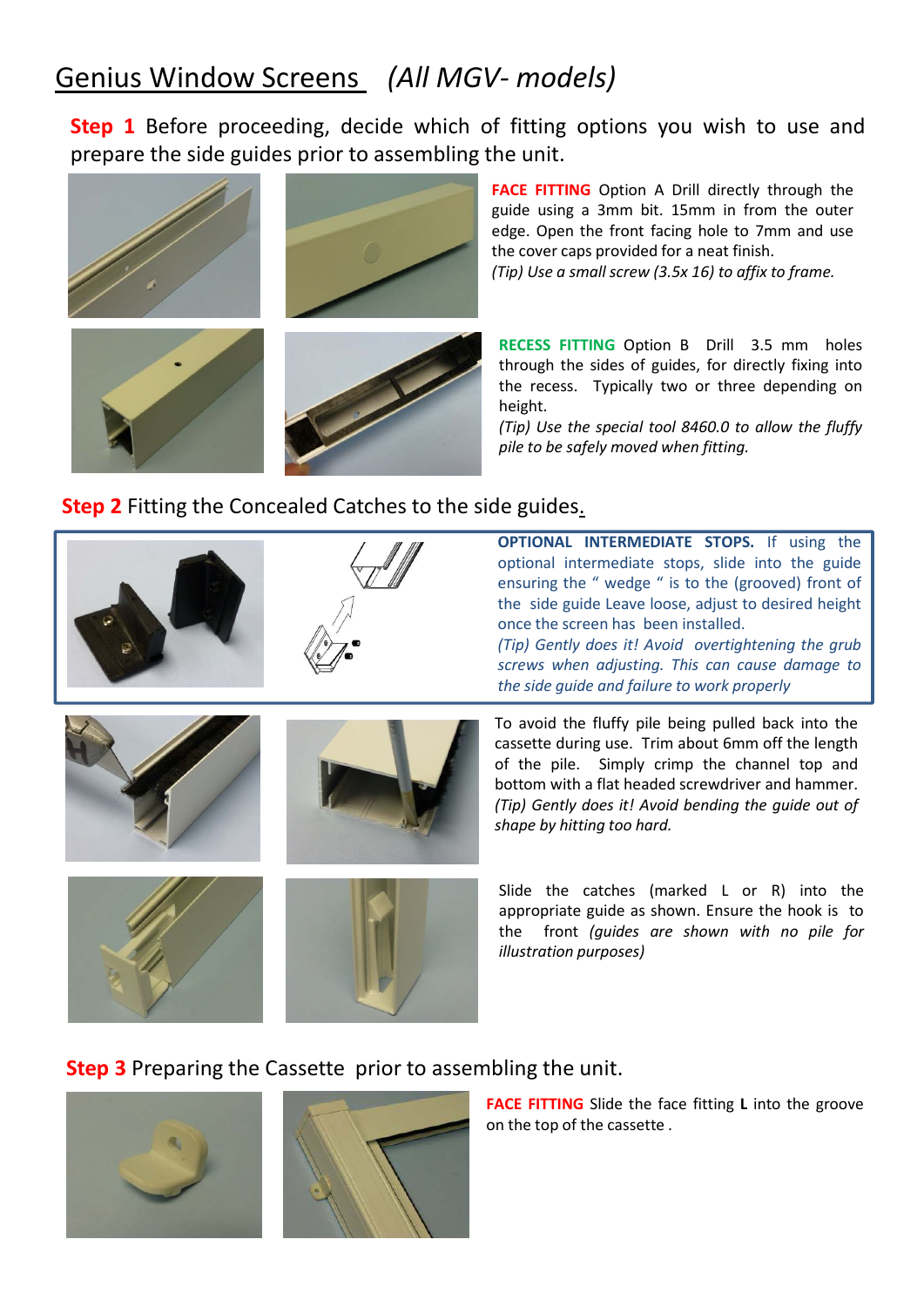

**RECESS FITTING** Insert the additional fluffy pile into the groove in the top of the cassette. The **M** bracket is directly fixed to the top of the recess and the cassette simply clicks in place .

#### **Step 4** Assembling the unit prior to fitting.





Push the side guides into place ensuring the lugs are correctly located. There should be no gaps as per pic 2.

#### **Step 5** Installation of the unit.



**FACE FITTING** Offer the screen against the frame, ensure the screen is square, then mark the fixing points. Carefully drill the pilot holes. Loosely fit the screen in place using suitable screws. Check operation of screen, before tightening.





ensure the screen is square, then mark the fixing points for M clips. Remove the screen, Directly fit the M Clips to the top of recess. Click the screen into place. Mark the fixing points for side guides. Directly fix the side guides with suitable screws and fittings if required.

**RECESS FITTING** Offer the screen into the recess,

**CHAIN CONTROL OPERATION** Directly fix the chain retaining catch either in the recess or outside the recess.

**Important information.**

When using the *Genius Chain Control* screen, a suitable chain safety device(s) must be fitted. Both the Recess and Face Fitting devices are supplied along with the Chain Break as standard.

### **Step 6 Operation of the unit.**

To operate the screen. Pull down smoothly and simply clip into place. To open, **TILT** the bottom bar to release from catches . Allow the screen to fully retract back into its cassette housing. .

#### *Maintenance;*

*To keep your screen in perfect working order please keep the guides free from debris and dirt. Should you need to clean the mesh, open the screen fully and simply lightly sponge with a mild cleaning agent and allow to dry before retracting. Simply wipe the framework with a damp soapy cloth and dry with a towel.*